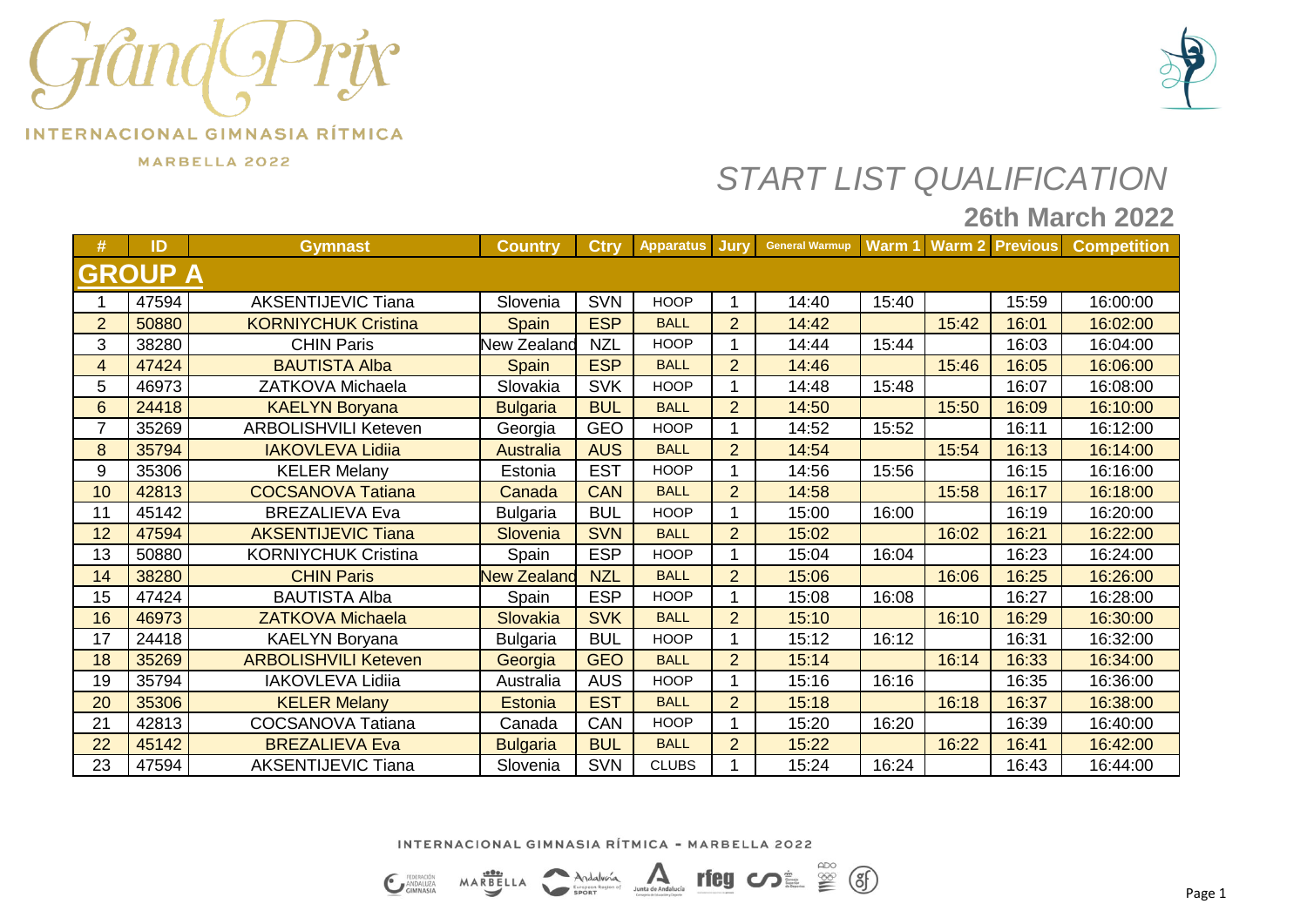

MARBELLA 2022



# *START LIST QUALIFICATION*

## **26th March 2022**

| #  | ID    | <b>Gymnast</b>              | <b>Country</b>     | <b>Ctry</b> | <b>Apparatus</b> | Jury           | <b>General Warmup</b> | Warm 1 | <b>Warm 2</b> | <b>Previous</b> | <b>Competition</b> |
|----|-------|-----------------------------|--------------------|-------------|------------------|----------------|-----------------------|--------|---------------|-----------------|--------------------|
| 24 | 50880 | <b>KORNIYCHUK Cristina</b>  | <b>Spain</b>       | <b>ESP</b>  | <b>RIBBON</b>    | $\overline{2}$ | 15:26                 |        | 16:26         | 16:45           | 16:46:00           |
| 25 | 38280 | <b>CHIN Paris</b>           | <b>New Zealand</b> | <b>NZL</b>  | <b>CLUBS</b>     |                | 15:28                 | 16:28  |               | 16:47           | 16:48:00           |
| 26 | 47424 | <b>BAUTISTA Alba</b>        | <b>Spain</b>       | <b>ESP</b>  | <b>RIBBON</b>    | $\overline{2}$ | 15:30                 |        | 16:30         | 16:49           | 16:50:00           |
| 27 | 46973 | ZATKOVA Michaela            | Slovakia           | <b>SVK</b>  | <b>CLUBS</b>     |                | 15:32                 | 16:32  |               | 16:51           | 16:52:00           |
| 28 | 24418 | <b>KAELYN Boryana</b>       | <b>Bulgaria</b>    | <b>BUL</b>  | <b>RIBBON</b>    | $\overline{2}$ | 15:34                 |        | 16:34         | 16:53           | 16:54:00           |
| 29 | 35269 | <b>ARBOLISHVILI Keteven</b> | Georgia            | <b>GEO</b>  | <b>CLUBS</b>     |                | 15:36                 | 16:36  |               | 16:55           | 16:56:00           |
| 30 | 35794 | <b>IAKOVLEVA Lidiia</b>     | <b>Australia</b>   | <b>AUS</b>  | <b>RIBBON</b>    | $\overline{2}$ | 15:38                 |        | 16:38         | 16:57           | 16:58:00           |
| 31 | 35306 | <b>KELER Melany</b>         | Estonia            | <b>EST</b>  | <b>CLUBS</b>     |                | 15:40                 | 16:40  |               | 16:59           | 17:00:00           |
| 32 | 42813 | <b>COCSANOVA Tatiana</b>    | Canada             | <b>CAN</b>  | <b>RIBBON</b>    | $\overline{2}$ | 15:42                 |        | 16:42         | 17:01           | 17:02:00           |
| 33 | 45142 | <b>BREZALIEVA Eva</b>       | <b>Bulgaria</b>    | <b>BUL</b>  | <b>CLUBS</b>     |                | 15:44                 | 16:44  |               | 17:03           | 17:04:00           |
| 34 | 47594 | <b>AKSENTIJEVIC Tiana</b>   | Slovenia           | <b>SVN</b>  | <b>RIBBON</b>    | $\overline{2}$ | 15:46                 |        | 16:46         | 17:05           | 17:06:00           |
| 35 | 50880 | <b>KORNIYCHUK Cristina</b>  | Spain              | <b>ESP</b>  | <b>CLUBS</b>     |                | 15:48                 | 16:48  |               | 17:07           | 17:08:00           |
| 36 | 38280 | <b>CHIN Paris</b>           | <b>New Zealand</b> | <b>NZL</b>  | <b>RIBBON</b>    | $\overline{2}$ | 15:50                 |        | 16:50         | 17:09           | 17:10:00           |
| 37 | 47424 | <b>BAUTISTA Alba</b>        | Spain              | <b>ESP</b>  | <b>CLUBS</b>     |                | 15:52                 | 16:52  |               | 17:11           | 17:12:00           |
| 38 | 46973 | <b>ZATKOVA Michaela</b>     | Slovakia           | <b>SVK</b>  | <b>RIBBON</b>    | $\overline{2}$ | 15:54                 |        | 16:54         | 17:13           | 17:14:00           |
| 39 | 24418 | <b>KAELYN Boryana</b>       | <b>Bulgaria</b>    | <b>BUL</b>  | <b>CLUBS</b>     |                | 15:56                 | 16:56  |               | 17:15           | 17:16:00           |
| 40 | 35269 | <b>ARBOLISHVILI Keteven</b> | Georgia            | <b>GEO</b>  | <b>RIBBON</b>    | $\overline{2}$ | 15:58                 |        | 16:58         | 17:17           | 17:18:00           |
| 41 | 35794 | <b>IAKOVLEVA Lidiia</b>     | Australia          | <b>AUS</b>  | <b>CLUBS</b>     |                | 16:00                 | 17:00  |               | 17:19           | 17:20:00           |
| 42 | 35306 | <b>KELER Melany</b>         | <b>Estonia</b>     | <b>EST</b>  | <b>RIBBON</b>    | $\overline{2}$ | 16:02                 |        | 17:02         | 17:21           | 17:22:00           |
| 43 | 42813 | <b>COCSANOVA Tatiana</b>    | Canada             | <b>CAN</b>  | <b>CLUBS</b>     |                | 16:04                 | 17:04  |               | 17:23           | 17:24:00           |
| 44 | 45142 | <b>BREZALIEVA Eva</b>       | <b>Bulgaria</b>    | <b>BUL</b>  | <b>RIBBON</b>    | $\overline{2}$ | 16:06                 |        | 17:06         | 17:25           | 17:26:00           |

### **BREAK(17:40-18:00)**

Junta de Andaluci

rfeg の皇 曾 (6)

INTERNACIONAL GIMNASIA RÍTMICA - MARBELLA 2022

Andalvoía

MARBELLA

EDERACIÓN

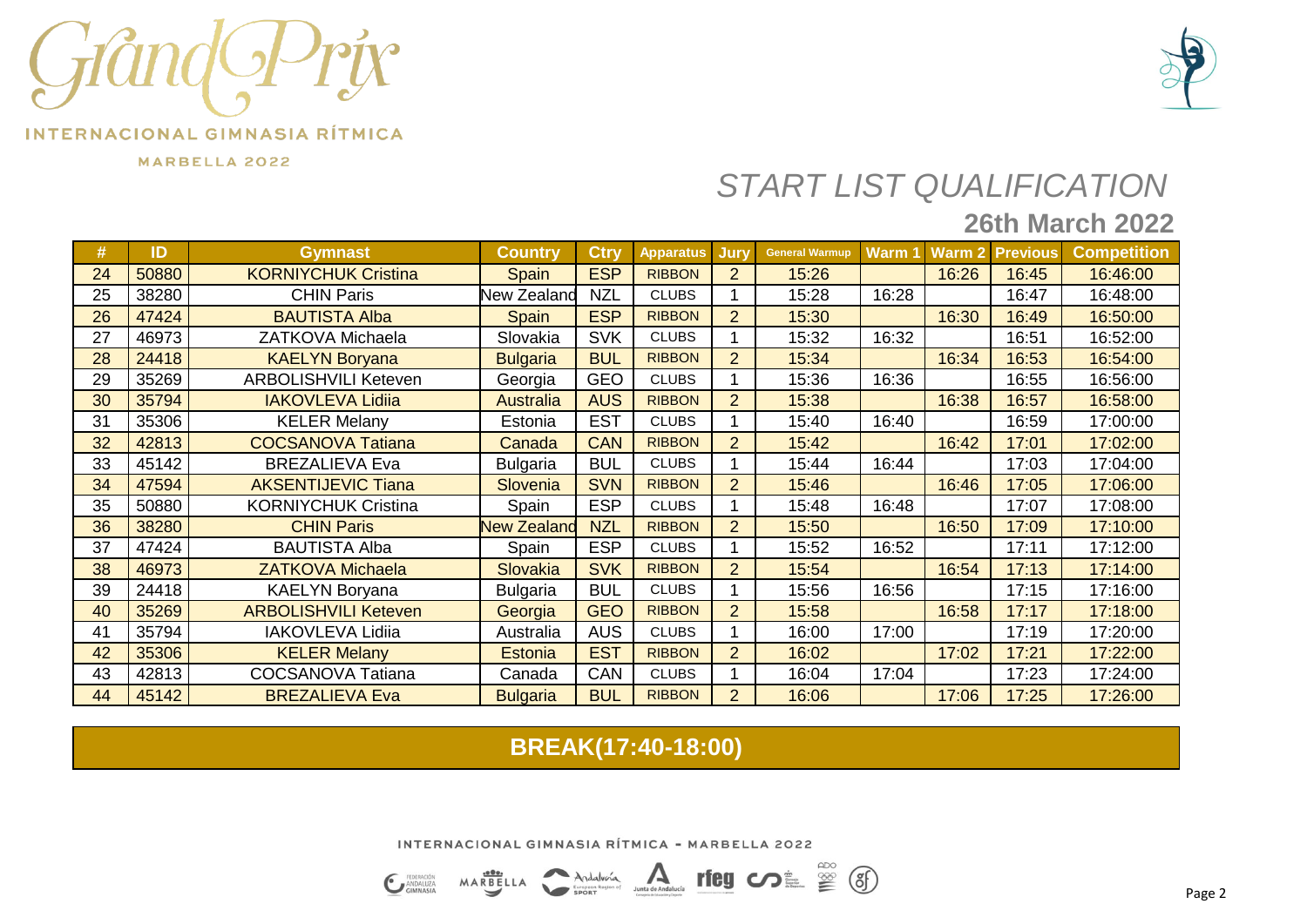



MARBELLA 2022

## *START LIST QUALIFICATION*

### **26th March 2022**

| #              | ID    | <b>Gymnast</b>                         | <b>Country</b>      | <b>Ctry</b> | <b>Apparatus</b> | <b>Jury</b>    | <b>General Warmup</b> |       |       |       | Warm 1 Warm 2 Previous Competition |
|----------------|-------|----------------------------------------|---------------------|-------------|------------------|----------------|-----------------------|-------|-------|-------|------------------------------------|
| <b>GROUP B</b> |       |                                        |                     |             |                  |                |                       |       |       |       |                                    |
| 45             | 46214 | <b>TANIYEVA Elzhana</b>                | Kazakhstan          | <b>KAZ</b>  | <b>HOOP</b>      |                | 16:40                 | 17:40 |       | 17:59 | 18:00:00                           |
| 46             | 38292 | <b>MILLON Maena</b>                    | <b>France</b>       | <b>FRA</b>  | <b>BALL</b>      | $\overline{2}$ | 16:42                 |       | 17:42 | 18:01 | 18:02:00                           |
| 47             | 44548 | <b>SANTANO Carla</b>                   | Spain               | <b>ESP</b>  | <b>HOOP</b>      | 1              | 16:44                 | 17:44 |       | 18:03 | 18:04:00                           |
| 48             | 35045 | <b>JUUL MOELLER Josephine Nordstad</b> | <b>Norway</b>       | <b>NOR</b>  | <b>BALL</b>      | $\overline{2}$ | 16:46                 |       | 17:46 | 18:05 | 18:06:00                           |
| 49             | 37863 | <b>SOSTAKAITE Fausta</b>               | Lithuania           | LTU         | <b>HOOP</b>      |                | 16:48                 | 17:48 |       | 18:07 | 18:08:00                           |
| 50             | 52876 | <b>MIZUNO Lili</b>                     | <b>States of Ar</b> | <b>USA</b>  | <b>BALL</b>      | $\overline{2}$ | 16:50                 |       | 17:50 | 18:09 | 18:10:00                           |
| 51             | 42810 | <b>FREY Kristin</b>                    | Estonia             | <b>EST</b>  | <b>HOOP</b>      |                | 16:52                 | 17:52 |       | 18:11 | 18:12:00                           |
| 52             | 44228 | <b>NIKOLOVA Stiliana</b>               | <b>Bulgaria</b>     | <b>BUL</b>  | <b>BALL</b>      | 2              | 16:54                 |       | 17:54 | 18:13 | 18:14:00                           |
| 53             | 47600 | <b>GOROSPE Teresa</b>                  | Spain               | <b>ESP</b>  | <b>HOOP</b>      |                | 16:56                 | 17:56 |       | 18:15 | 18:16:00                           |
| 54             | 37416 | <b>MILLET Maelle</b>                   | <b>France</b>       | <b>FRA</b>  | <b>BALL</b>      | $\overline{2}$ | 16:58                 |       | 17:58 | 18:17 | 18:18:00                           |
| 55             | 46214 | <b>TANIYEVA Elzhana</b>                | <b>Kazakhstan</b>   | <b>KAZ</b>  | <b>BALL</b>      | $\overline{2}$ | 17:00                 | 18:00 |       | 18:19 | 18:20:00                           |
| 56             | 38292 | <b>MILLON Maena</b>                    | France              | <b>FRA</b>  | <b>HOOP</b>      |                | 17:02                 |       | 18:02 | 18:21 | 18:22:00                           |
| 57             | 44548 | <b>SANTANO Carla</b>                   | Spain               | <b>ESP</b>  | <b>BALL</b>      | $\overline{2}$ | 17:04                 | 18:04 |       | 18:23 | 18:24:00                           |
| 58             | 35045 | JUUL MOELLER Josephine Nordstad        | Norway              | <b>NOR</b>  | <b>HOOP</b>      |                | 17:06                 |       | 18:06 | 18:25 | 18:26:00                           |
| 59             | 37863 | <b>SOSTAKAITE Fausta</b>               | Lithuania           | LTU         | <b>BALL</b>      | $\overline{2}$ | 17:08                 | 18:08 |       | 18:27 | 18:28:00                           |
| 60             | 52876 | <b>MIZUNO Lili</b>                     | States of Ar        | <b>USA</b>  | <b>HOOP</b>      |                | 17:10                 |       | 18:10 | 18:29 | 18:30:00                           |
| 61             | 42810 | <b>FREY Kristin</b>                    | <b>Estonia</b>      | <b>EST</b>  | <b>BALL</b>      | $\overline{2}$ | 17:12                 | 18:12 |       | 18:31 | 18:32:00                           |
| 62             | 44228 | NIKOLOVA Stiliana                      | <b>Bulgaria</b>     | <b>BUL</b>  | <b>HOOP</b>      | 1              | 17:14                 |       | 18:14 | 18:33 | 18:34:00                           |
| 63             | 47600 | <b>GOROSPE Teresa</b>                  | Spain               | <b>ESP</b>  | <b>BALL</b>      | $\overline{2}$ | 17:16                 | 18:16 |       | 18:35 | 18:36:00                           |
| 64             | 37416 | <b>MILLET Maelle</b>                   | France              | <b>FRA</b>  | <b>HOOP</b>      |                | 17:18                 |       | 18:18 | 18:37 | 18:38:00                           |
| 65             | 46214 | <b>TANIYEVA Elzhana</b>                | Kazakhstan          | <b>KAZ</b>  | <b>CLUBS</b>     |                | 17:20                 | 18:20 |       | 18:39 | 18:40:00                           |
| 66             | 38292 | <b>MILLON Maena</b>                    | France              | <b>FRA</b>  | <b>RIBBON</b>    | $\overline{2}$ | 17:22                 |       | 18:22 | 18:41 | 18:42:00                           |
| 67             | 44548 | <b>SANTANO Carla</b>                   | Spain               | <b>ESP</b>  | <b>CLUBS</b>     | 1              | 17:24                 | 18:24 |       | 18:43 | 18:44:00                           |
| 68             | 35045 | <b>JUUL MOELLER Josephine Nordstad</b> | <b>Norway</b>       | <b>NOR</b>  | <b>RIBBON</b>    | 2              | 17:26                 |       | 18:26 | 18:45 | 18:46:00                           |

INTERNACIONAL GIMNASIA RÍTMICA - MARBELLA 2022

rieg come so (3)

Junta de Andalucía MARBELLA Andalvoía **C** FEDERACIÓN